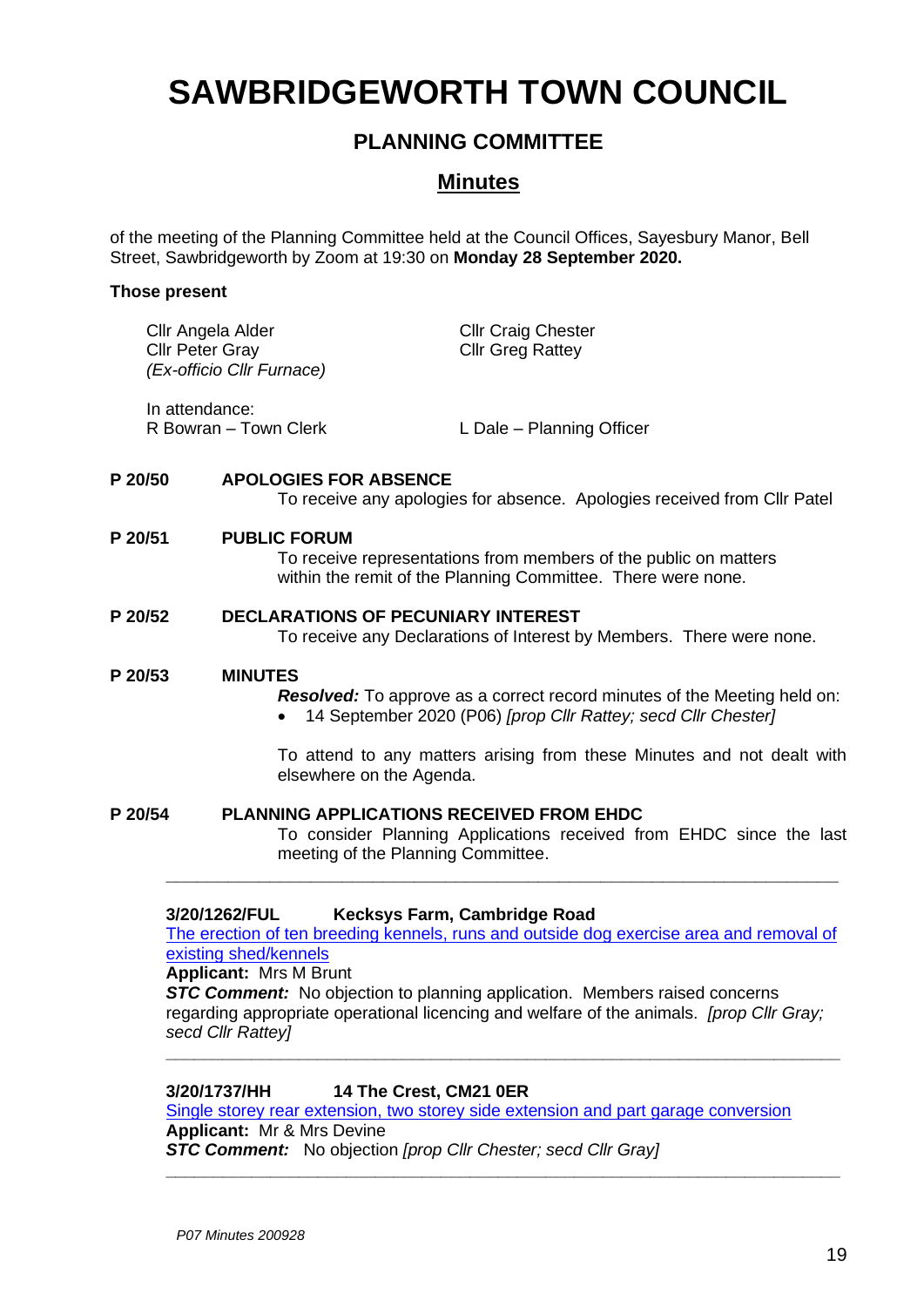#### **P 20/55 LATE PLANNING APPLICATIONS**

To deal with Planning Applications received from EHDC following the Publication of this Agenda and received before 25 September 2020.

#### **3/20/1692/HH 27a Springhall Road, CM21 9ET**

Two storey side and rear extension, part demolition of garage. Extension of existing dropped kerb and removal of garden wall Applicant: *STC Comment:* 

**\_\_\_\_\_\_\_\_\_\_\_\_\_\_\_\_\_\_\_\_\_\_\_\_\_\_\_\_\_\_\_\_\_\_\_\_\_\_\_\_\_\_\_\_\_\_\_\_\_\_\_\_\_\_\_\_\_\_\_\_\_\_\_\_\_**

**\_\_\_\_\_\_\_\_\_\_\_\_\_\_\_\_\_\_\_\_\_\_\_\_\_\_\_\_\_\_\_\_\_\_\_\_\_\_\_\_\_\_\_\_\_\_\_\_\_\_\_\_\_\_\_\_\_\_\_\_\_\_\_\_\_**

**\_\_\_\_\_\_\_\_\_\_\_\_\_\_\_\_\_\_\_\_\_\_\_\_\_\_\_\_\_\_\_\_\_\_\_\_\_\_\_\_\_\_\_\_\_\_\_\_\_\_\_\_\_\_\_\_\_\_\_\_\_\_\_\_\_**

#### **P 20/56 PLANNING DECISIONS MADE BY EHDC**

To receive Planning Decisions from EHDC.

#### **3/20/0778/VAR (SAWB2) Land North of West Road**

Variation of conditions 13 (vehicular access); 15 (improvements to the public highway; 18 (accessible and adaptable homes) of planning permission 3/18/1760/FUL (development of 140 dwellings, including vehicular and pedestrian accesses, associated infrastructure, car parking, open space, landscaping, green infrastructure, sustainable drainage system and associated works and provision of land, to facilitate the expansion of Mandeville Primary School) – to amend the wording of the conditions

**Applicant:** Taylor Wimpey North Thames

**STC Comment:** Objection because of relaxation of obligation to improve highways before commencement of construction.

**\_\_\_\_\_\_\_\_\_\_\_\_\_\_\_\_\_\_\_\_\_\_\_\_\_\_\_\_\_\_\_\_\_\_\_\_\_\_\_\_\_\_\_\_\_\_\_\_\_\_\_\_\_\_\_\_\_\_\_\_\_\_\_\_\_\_\_\_\_\_\_**

*EHDC Decision:* Granted

## **3/20/1329/HH &**

#### **3/20/1330/LBC 21 Vantorts Road, CM21 9AH**

Demolition of detached garage and hard standing. Erection of single storey extension with glazed link. New parallel parking bay; pedestrian access to rear, with associated works to existing boundaries and garden area.

**\_\_\_\_\_\_\_\_\_\_\_\_\_\_\_\_\_\_\_\_\_\_\_\_\_\_\_\_\_\_\_\_\_\_\_\_\_\_\_\_\_\_\_\_\_\_\_\_\_\_\_\_\_\_\_\_\_\_\_\_\_\_\_\_\_\_\_\_\_\_\_**

**\_\_\_\_\_\_\_\_\_\_\_\_\_\_\_\_\_\_\_\_\_\_\_\_\_\_\_\_\_\_\_\_\_\_\_\_\_\_\_\_\_\_\_\_\_\_\_\_\_\_\_\_\_\_\_\_\_\_\_\_\_\_\_\_\_\_\_\_\_\_\_**

**Applicant:** Mr & Mrs Rhodes *STC Comment:* No objection & No comment *EHDC Decision*: Granted

#### **3/20/1369/HH 10 Knight Street, CM21 9AT**

2 new roof lights to rear single storey flat roof extension **Applicant:** Mr & Mrs Brown **STC Comment:** No objection *EHDC Decision:*Granted